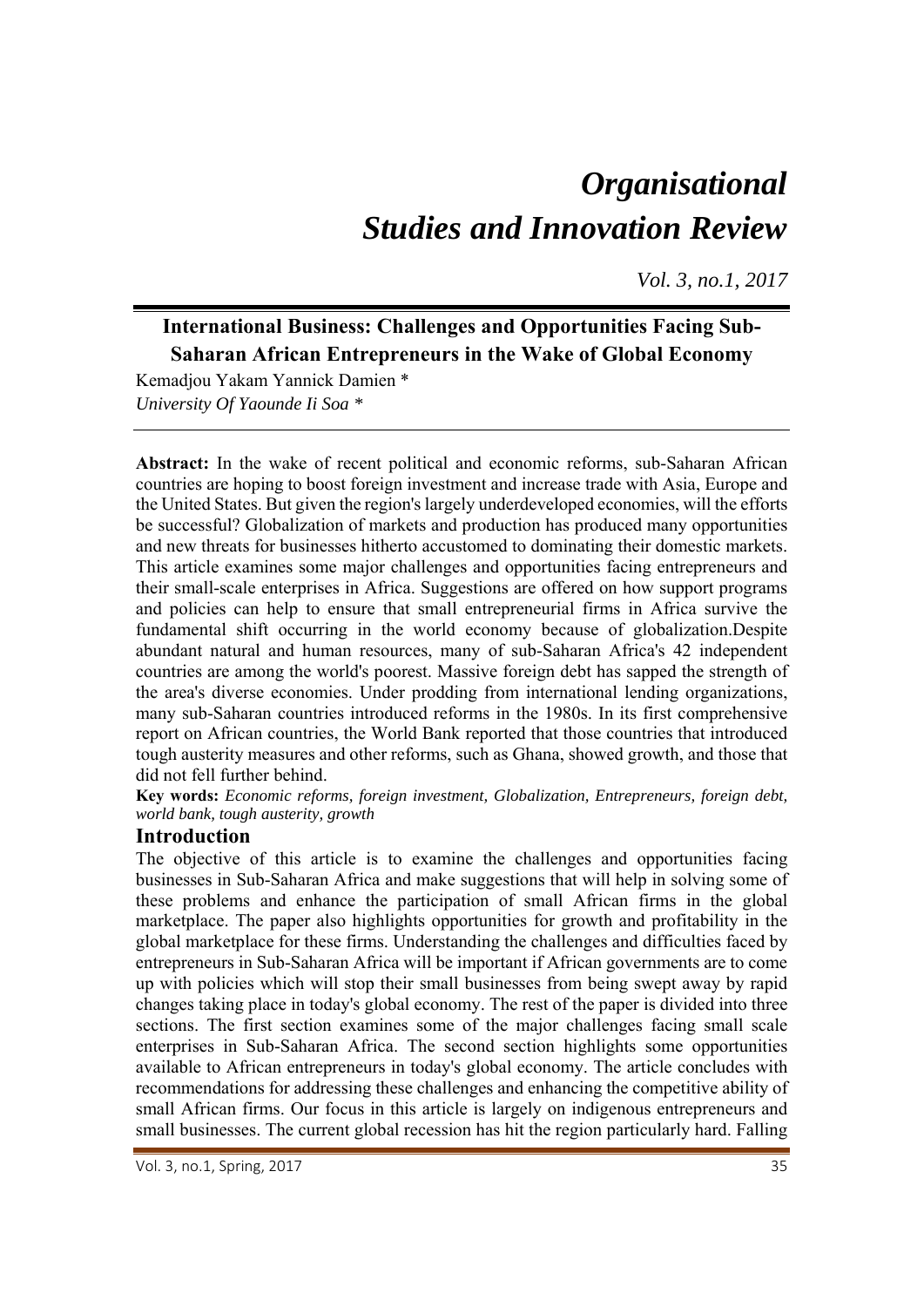demand for Sub-Saharan Africa's main exports--basic commodities such as metal, timber and coffee--hurt individual countries' abilities to raise hard currency used to import needed food and fuel. Many observers say the resulting shortages of basic supplies have added to social strife and political instability.

### **LiteratureReview Entrepreneurs Entrepreneurs**

are individuals who identify market needs and launch firms to meet those needs. Unlike salaried employees, entrepreneurs assume ownership risks. In this article, as in most literature on entrepreneurship, entrepreneurs include not just the founders of business firms but also "second-generation operators of family owned firms, franchisees, and owner managers who have bought out the founders of existing firms). Although the terms entrepreneur and small business manager are not synonymous, most entrepreneurships begin as small businesses. Currently, most Sub-Saharan African entrepreneurs manage their small-scale enterprise, hence we use the terms entrepreneur and small business interchangeably in this article. Consistent with the definition of a small business by the African Development Bank and the International Finance Corporation, we define a small business as a firm with less than 50 employees or assets of less than \$15 million.

As consumer preferences across national markets converge, trade barriers fall, and national economies integrate to form a global economic system, increasing numbers of small businesses across national markets are taking advantage of trading opportunities engendered by the globalization of markets and production. The potential for global sales is clear, but does it extend to small businesses in Sub-Saharan Africa? Some observers have noted that Sub-Saharan African countries are falling behind in this global economic race .This is a serious matter because of the key role that entrepreneurs and small businesses play in job creation and economic growth in every country. Despite the fact that small businesses are the engines that drive economic growth in most economies, small scale enterprises in Africa are at a great disadvantage in this race for growth and profitability.

A number of developments and long-standing issues have combined to endanger the ability of small firms in Sub-Saharan Africa to survive in today's global economic system. Some of the key challenges include: globalization of markets and production, lack of financial support, poor infrastructure, international expansion issues, and government assistance and support.

# *Globalization of Markets and Production*

Globalization refers to a fundamental shift in world economy in which nations are moving toward an interdependent global economic system .Globalization has resulted in markets in which previously historically separate markets have become one huge global marketplace as a result of reductions in trade barriers and advances in information and transportation technologies. As a result, small firms can now participate in international trade right from inception. Another facet of globalization is globalization of production. Companies can locate production facilities in countries where labor and other production inputs are cheaper. The end result is that globalization presents new threats for small companies in Sub-Saharan Africa in the form of increased competition from foreign entrants. Locally manufactured goods now compete with cheaper good quality products from emerging economies, such as China, India, and Brazil. These inexpensive imports are rapidly replacing locally made goods and shutting down small-scale manufacturers.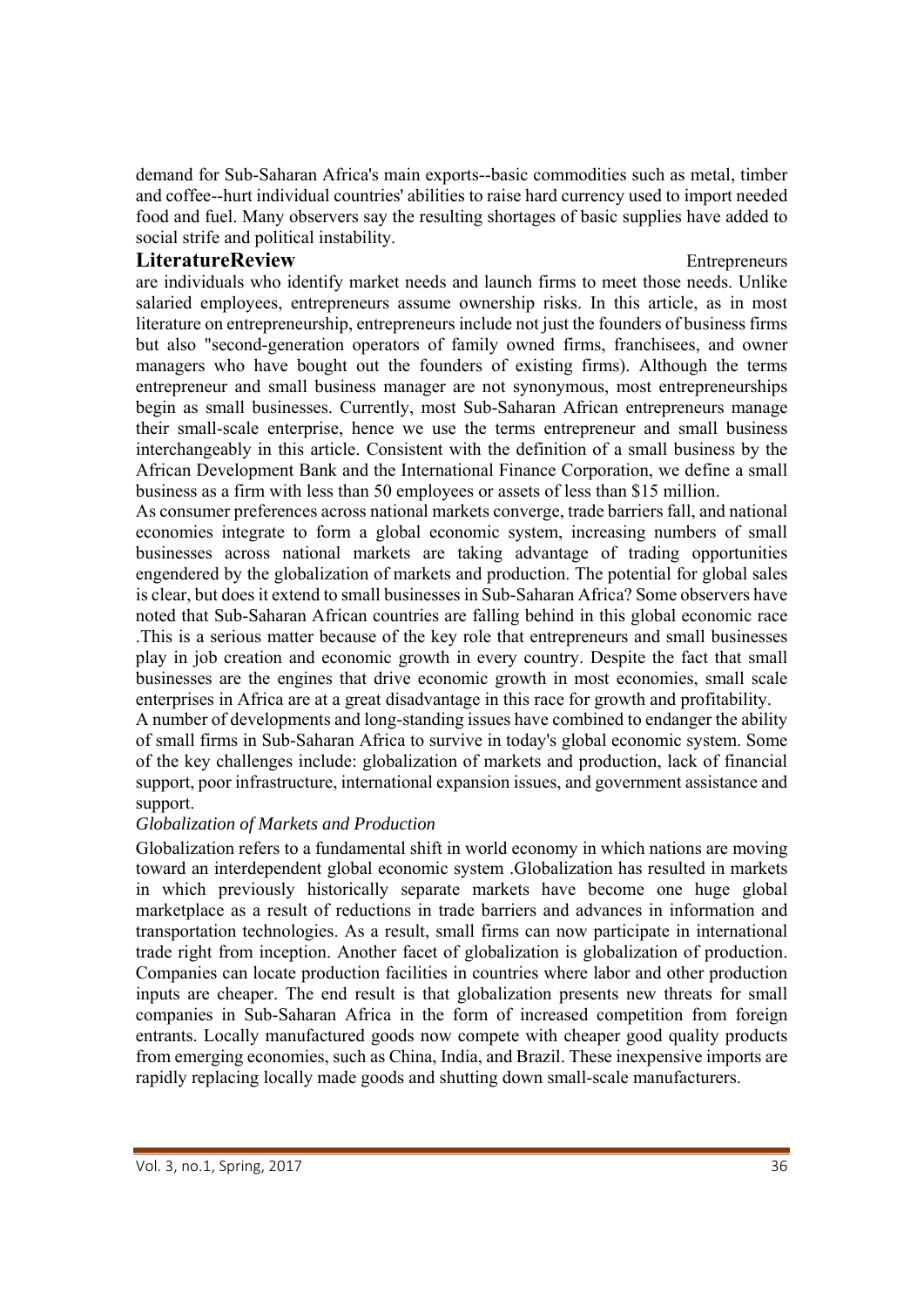#### *Lack of Financial Support*

Basic physical infrastructure required for economic development, such as good roads, ample power supply, and good rail and river transportation facilities, are in very poor shape in most Sub-Saharan African countries. As a result, deplorable roads, deteriorating rail lines, where rail transportation still exists, inadequate power supply, and unusable waterways have combined to make small business operations difficult. For example, damage to equipment because of power surges and down time due to unavailability of electric power during production hours are major problems for small manufacturers in some African countries). To overcome this problem, entrepreneurs who can afford it own private generators to power their manufacturing operations, thus increasing production costs and making their products less competitive. Furthermore, poor transportation facilities and bad roads result in higher cost of moving goods from one section of the country to another.

In addition to the problems noted above, the information and communication infrastructure in most African countries are weak. Access to information infrastructure is considered an indispensable condition for widespread socio-economic development in this age of globalization and information economy .The result of poor communication networks in most African countries is the low level of Internet usage. Also, Africa has low telephone penetration, and inadequate broadcasting facilities, computing infrastructure, and other consumer electronics. Although these are the general shortcomings for African countries, it should be noted that African countries exhibit differing levels of information infrastructure, with Sub-Saharan African countries and South Africa at a higher level of information technology preparedness than most Sub-Saharan African countries. *International Expansion* 

Unlike their counterparts in other parts of the world, small Sub-Saharan African firms have mostly sold their products in their home market or in adjacent countries that belong to the same regional economic block as their home country. It also appears that most small businesses in Sub-Saharan Africa follow the incremental stages of international expansion model. The reasons given for the favoring of gradual internationalization by small firms in Sub-Saharan Africa include: unsaturated domestic markets, reputation for low quality products, technological requirement for success in markets in developed economies, and difficulties in joining international supply-chain networks .According to this model, firms typically begin with domestic focus and progress to experimental involvement, active involvement in foreign markets, and finally committed involvement). The problem with this approach is that gradual internationalization is no longer realistic in today's fast-paced global economy. Foreign companies now enter many formerly protected markets in developing countries in large numbers, increasing competition and driving down prices. As a result, young entrepreneurial firms have become born global companies that take on international expansion early in their

*Government-Sponsored Assistance* 

Generally, small business assistance from governments of African countries is weak and inadequate. Take Nigeria for example. The Nigerian government established a Small and Medium Scale Industries Development Agency (SMEDAN), but this agency has limited scope and reach. The agency is no way near providing the kind of support the United States Small Business Administration (SBA) gives to small businesses. The SBA provides financial aid, counseling, and other forms of assistance and protection to entrepreneurs and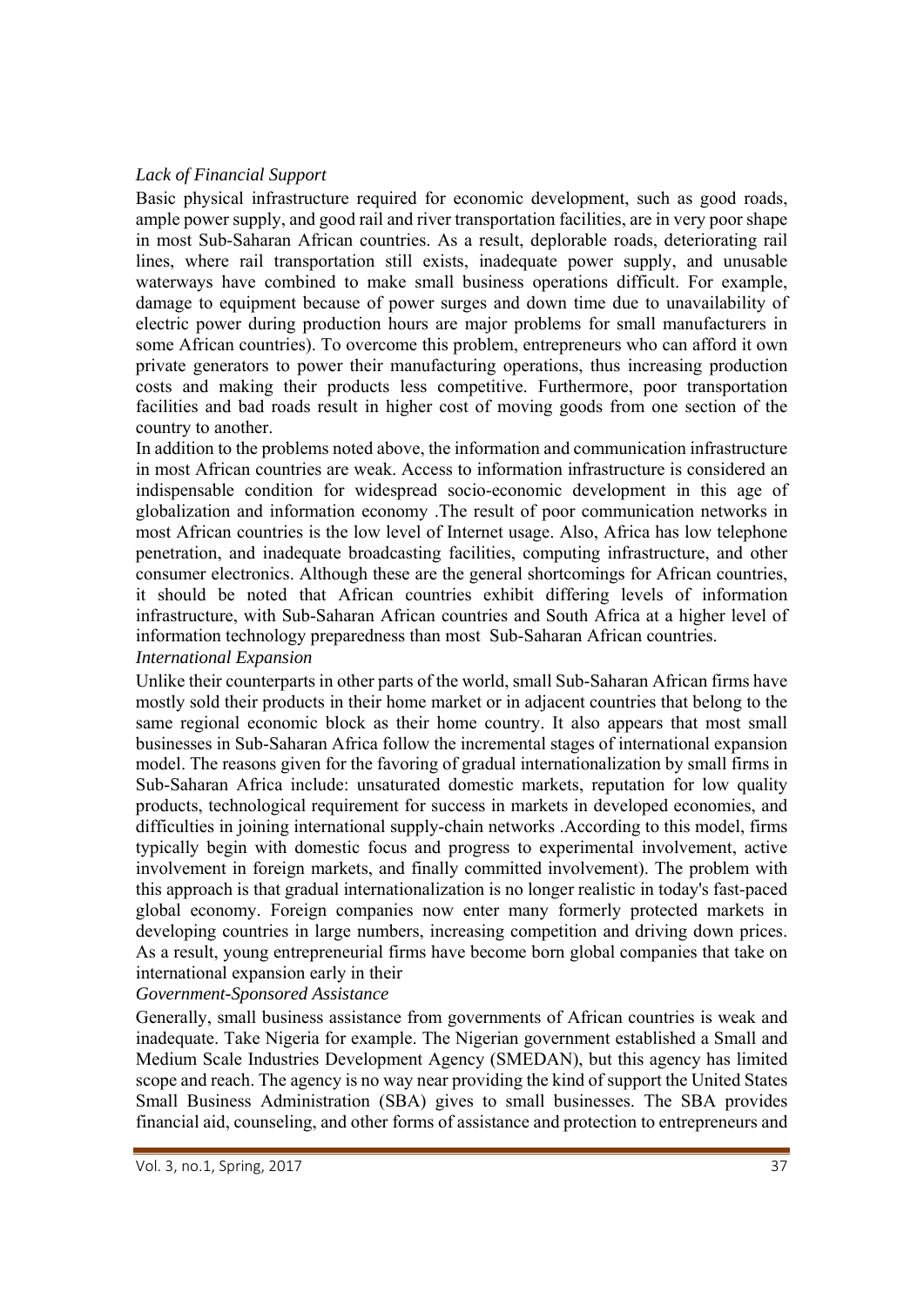small business startups, and is a good model for African countries to adopt. Small firms in Africa need central government assistance in the form of loan guaranty, direct loan, and training and counseling in how to effectively manage a small business. In addition, local governments should increase their support for small scale enterprises located in their area. Most research studies on Sub-Saharan African entrepreneurship have concluded that training programs for entrepreneurs have been few and far between and different in content than what is needed .The training has been mostly urban-centered, and given by people unfamiliar with the actual needs of Sub-Saharan African entrepreneurs. The technology involved in the training tended to be beyond what trainees can afford to buy and use. In most cases there was no after-training follow up services. And there was no effort made to ascertain the effectiveness of the training. Thus the challenges facing small firms in Sub-Saharan Africa are many and would require a much longer article than what is permitted here to exhaustively explore.

# **Opportunities**

Despite all the challenges facing entrepreneurship in Africa, economic growth rates across much of Africa are rising, and there are successful entrepreneurial ventures across the continent (BBC News, 2006). This observation suggests that opportunities exist for African entrepreneurs, and some of these opportunities have already resulted in some international and local business successes.

#### *Promoting Entrepreneurship through Privatization*

Privatization of government controlled business activities offer tremendous opportunities to local entrepreneurs. Privatization has been employed in promoting entrepreneurship in Africa since the late 1980s. Privatization was pushed by the international finance community and organizations, such as the international monetary fund (IMF) and the World Bank, under the structural adjustment programs (SAP). The approach attacks one of the major reasons behind low levels of entrepreneurship in most African countries: the direct participation of African governments in too many economic activities in their respective countries (Elkan, 1988).

#### *The Easing of the Debt Burden*

The easing of the debt burden in many African countries through the Multilateral Debt Relief (MDR) initiative in 2006 opened a window of opportunity for African countries to once again capitalize on trade opportunities made possible by increasing globalization of markets and reduction of trade barriers. Although current economic aids from donor countries focus on the social sectors and social infrastructure, such as education, health and good governance (UN Office of the Special Adviser on Africa, 2008), local entrepreneurs can take advantage of this investment opportunities because of current government ability to engage in infrastructure building instead of debt servicing that had no end in sight. Besides providing business opportunities for small firms, investing in economic infrastructure such as water supply, electricity, roads and information technology (IT) services will ensure that local enterprises are not at a competitive disadvantage in today's global economy (UN Office of the Special Adviser on Africa, 2008).

#### *Inter-firm Linkages*

Inter-firm linkages between small and large firms or domestic and international enterprises in value chains contribute to small firms' growth and success. This type of cooperation allows small firms to reap the benefits of scale and scope economies. The skills small firms develop and knowledge they acquire in inter-firm linkage can lead to competitive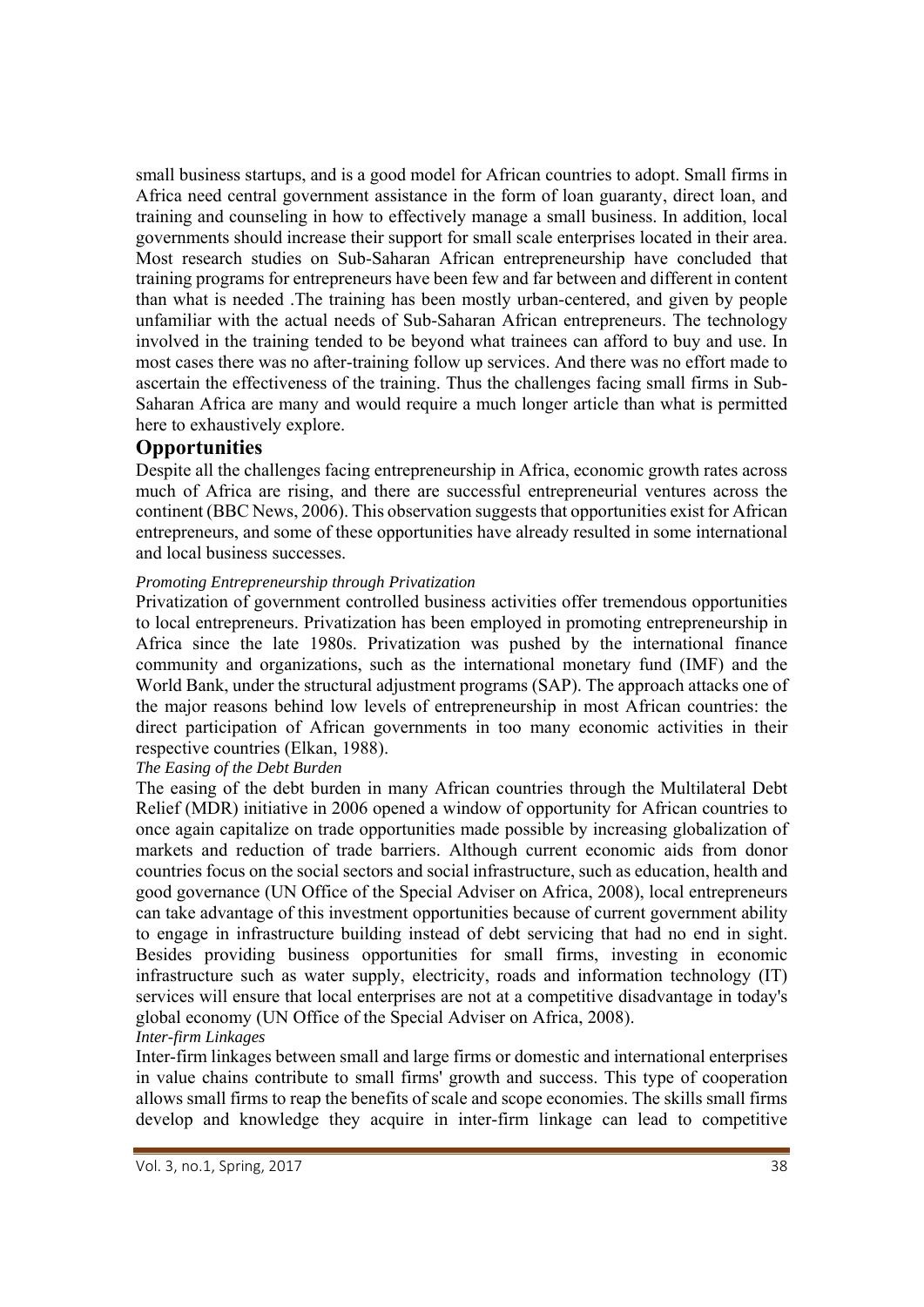advantage in the global marketplace .Evidence suggests that linkages between small firms and large firms are generally weak at this time, especially between small manufacturing firms and agricultural suppliers . Large foreign companies are reluctant to establish local linkages with small enterprises because of product quality concerns .This weak linkage between large and small firms is a problem for future small business development. However, there is evidence that this situation is beginning to change.

Inter-firm linkage is a potential opportunity for small firms if Sub-Saharan African governments are willing to step in and make such linkages attractive to large transnational firms. Building inter-firm linkages in Sub-Saharan African countries will require government policies that create an enabling investment environment through tax incentives, red tape reduction, property protection, and other measures that have a positive impact on the overall economy .To enhance growth opportunities for small firms, the linkages between small firms and transnational corporations should be well structured and well defined in scope. Governments should have policy guidelines in place to facilitate matching small firms with large firms, and international networking*.* 

#### *Regional Trading Blocks*

As noted before, small firms in Sub-Saharan Africa are likely to first focus on their home market and later expand into neighboring countries. It has been observed that small entrepreneurial firms in Tanzania export to Kenya, Malawi and Zambia. These are neighboring countries with similar levels of consumer sophistication and product standards. A similar situation exists among countries in West Africa, such as Nigeria, Ghana, Sierra Leone, and Liberia. These neighbors often belong to a trading block which allows goods and services to move freely across their national borders. Thus, small firms have the opportunity to engage in cross-border trade at a young age and use this experience to expand their activities to distant countries, and not follow the gradual internationalization model*.* 

#### **Conclusion**

The challenges facing entrepreneurs and small firms in Africa are varied and many. Lack of financial support, weak economic infrastructure, and lack of policy coherence for small business support need to be addressed quickly if small firms are not to fall far behind their counterparts in other parts of the world. Given the small number of indigenous Sub-Saharan African small firms compared to firms from other parts of the world, education and training support for entrepreneurs and small-scale enterprises will help establish a good foundation for small business growth .Students in universities and technical schools should be encouraged to become entrepreneurs because of their potential to explore nontraditional business models.

Another area where government assistance and support is needed is inter-firm linkages. Strengthening inter-firm linkages will enhance learning for local entrepreneurs and provide opportunities for growth and acquisition of skills for effectively competing in today's global marketplace. Large buyers are important drivers of technological innovation in global value chains because of their emphasis on higher product standards, constant threat of supplier replacement, and support of their customers and suppliers . Supply relationships with large buyers provide small firms market access, new products, process technologies and, sometimes, trade credits. Therefore, Sub-Saharan African governments should encourage inter-firm relationships between small firms and large buyers. Effort should be made to help small firms to meet international product and process standards.